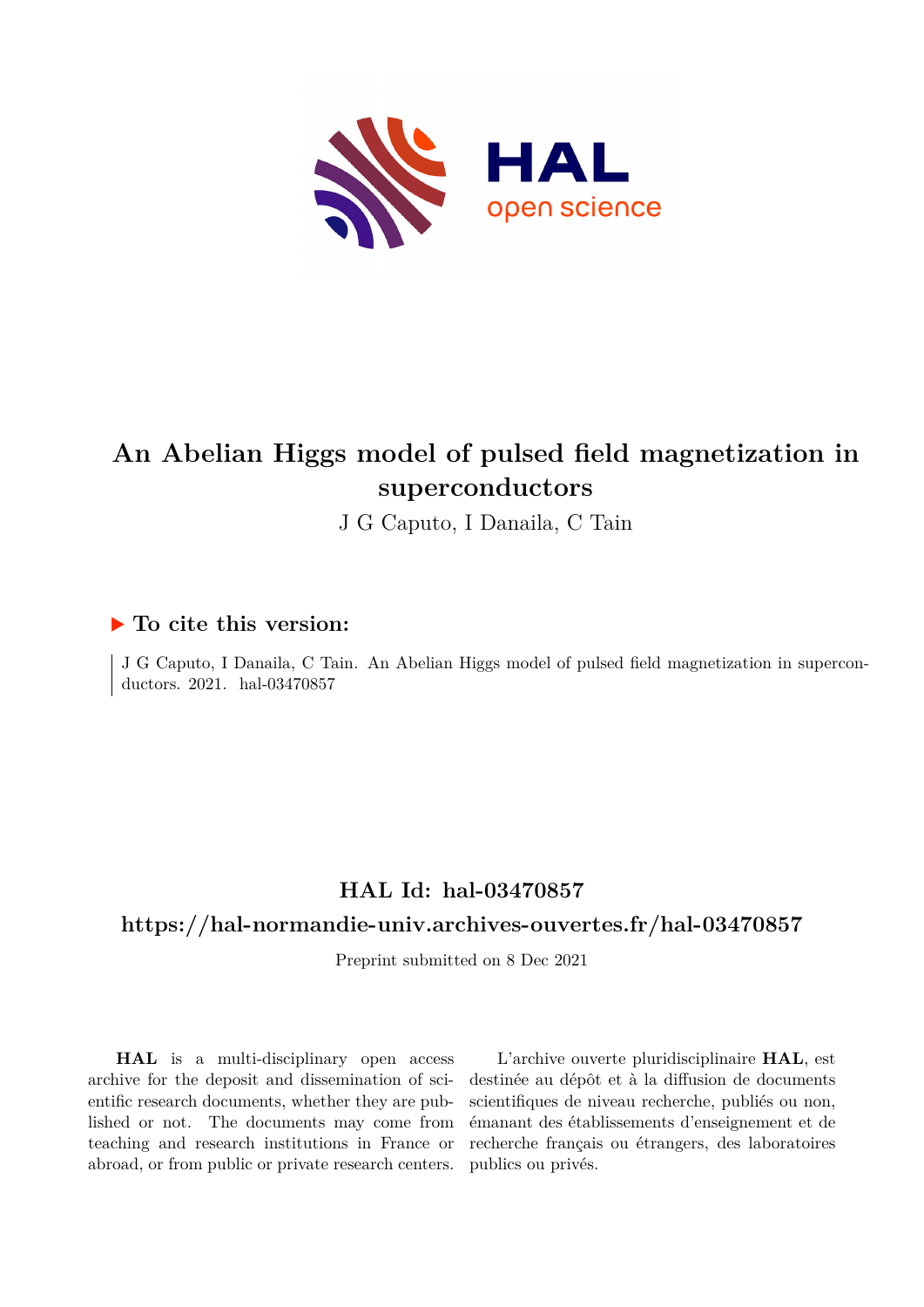# An Abelian Higgs model of pulsed field magnetization in superconductors

#### $\, {\bf J} \, \, {\bf G} \, \, {\rm Caputo}^1, \, {\bf I} \,$  Danaila  $\,{}^2, \, {\bf C} \,$  Tain  $\,{}^{1,2}$

 $1$  Laboratoire de Mathématiques de l'INSA, INSA de Rouen Normandie 76801 Saint-Etienne du Rouvray, France

 $^2$  Laboratoire de mathématiques Raphaël Salem, Université de Rouen Normandie, CNRS UMR 6085, 76800 Saint-Etienne du Rouvray, France

E-mail: jean-guy.caputo@insa-rouen.fr

#### Abstract.

Pulsed field magnetization leads to trapped magnetic field persistent for long times.We present a one-dimensional model of the interaction between an electromagnetic wave and a superconducting slab based on the Maxwell-Ginzburg-Landau (Abelian Higgs) theory. We first derive the model starting from a Lagrangian coupling the electromagnetic field with the Ginzburg-Landau potential for the superconductor. Then we explore numerically its capabilities by applying a Gaussian vector potential pulse and monitoring usual quantities such as the modulus and the phase of the order parameter. We also introduce defects in the computational domain. We show that the presence of defects enhances the remanent vector potential and diminishes the modulus of the order parameter, in agreement with existing experiments.

#### 1. Introduction

High temperature superconductors have great advantages for energy applications because of their zero electrical resistance and relatively low cooling costs. Important devices are cryo-magnets capable to trap a large magnetic field inside a material cooled below a critical temperature. These systems have many applications such as Maglev trains, motors, wind-mills, etc. Figure 1 illustrates a Pulsed Field magnetization (PFM) setup where a cooled superconductor is submitted to a short pulse (a few  $\mu$ s) of magnetic field. Figure 2 shows a typical experimental result with a trapped field that is shown to last for days, even weeks [1].

This multi-physics aspect makes the problem difficult to tackle theoretically when flux motion, mechanical and thermal time scales are considered. To model PFM, a common pattern is to couple Maxwell's equations, a constitutive law, the heat equation and the equations of elasticity [3]. This type of model permits to reproduce experimental results but does not allow to understand the micro/macroscopic mechanism that enables a superconductor to trap a magnetic field in a few milliseconds.

In this work, we address precisely this question. First, we note that Maxwell's equations and the standard constitutive laws  $(E/J)$  power-law) cannot explain the presence of a stationary field after the passage of the applied electromagnetic pulse. Then, to refine the theoretical approach, we couple Maxwell's equations for the vector potential with the Ginzburg-Landau equations. We keep the wave like character of the model (Lorentz invariance). This is the Abelian Higgs model.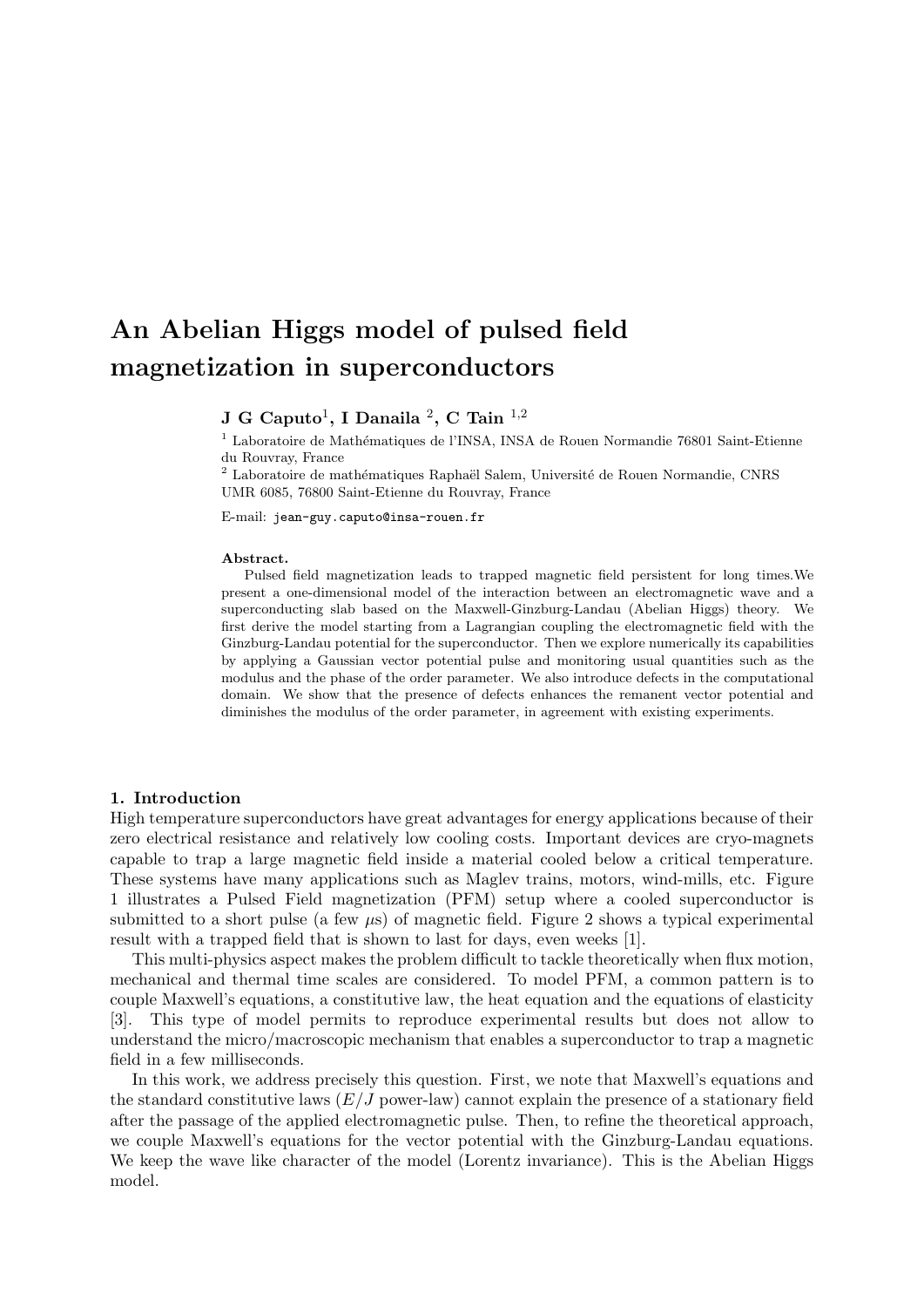

Figure 1. Pulse field magnetiza-

tion experimental set up [2].



Figure 2. Magnetic cartography of trapped field ina GdBCO sample magnetised with the flux cooling method at CRISMAT (Caen, France).

We study a one-dimensional configuration where a superconducting slab is submitted to an electromagnetic pulse. We derive the equations of motion and interface conditions using a Lagrangian formalism. The numerical model deals with a pulse longer than the computational domain and absorbing boundary conditions. Numerical simulations show very little trapping in a clean sample without defects and important trapping when defects are present. In the latter case, we observe flux jumps.

The article is organized as follows: in section 2, we recall the constitutive equations used for modeling superconductors. In section 3 we introduce the idea of a non trivial fixed point of the system of equations. In section 4, we derive the equations for the one-dimensional system. In section 5 we present the numerical method and in section 6 we show the results.

#### 2. The model

Consider Maxwell's equations [4]

$$
\nabla \cdot \mathbf{E} = \frac{\rho}{\epsilon_0},\tag{1}
$$

$$
\nabla \times \mathbf{E} = -\frac{\partial \mathbf{B}}{\partial t},\tag{2}
$$

$$
\nabla \cdot \mathbf{B} = 0,\tag{3}
$$

$$
c^2 \nabla \times \mathbf{B} = \frac{\mathbf{J}}{\epsilon_0} + \frac{\partial \mathbf{E}}{\partial t},\tag{4}
$$

where E, B are the electric and magnetic fields, respectively.  $\rho$  is a static charge density, J is the current (moving charge) density and  $c$  is the velocity of light.

We model a superconducting material. Hence, no static charges are present and we assume  $\rho = 0$ . We introduce the vector potential **A**, such that

$$
\mathbf{B} = \nabla \times \mathbf{A}.\tag{5}
$$

Then Eq. (3) is satisfied and Eq. (2) implies

$$
\mathbf{E} = -\frac{\partial \mathbf{A}}{\partial t}.\tag{6}
$$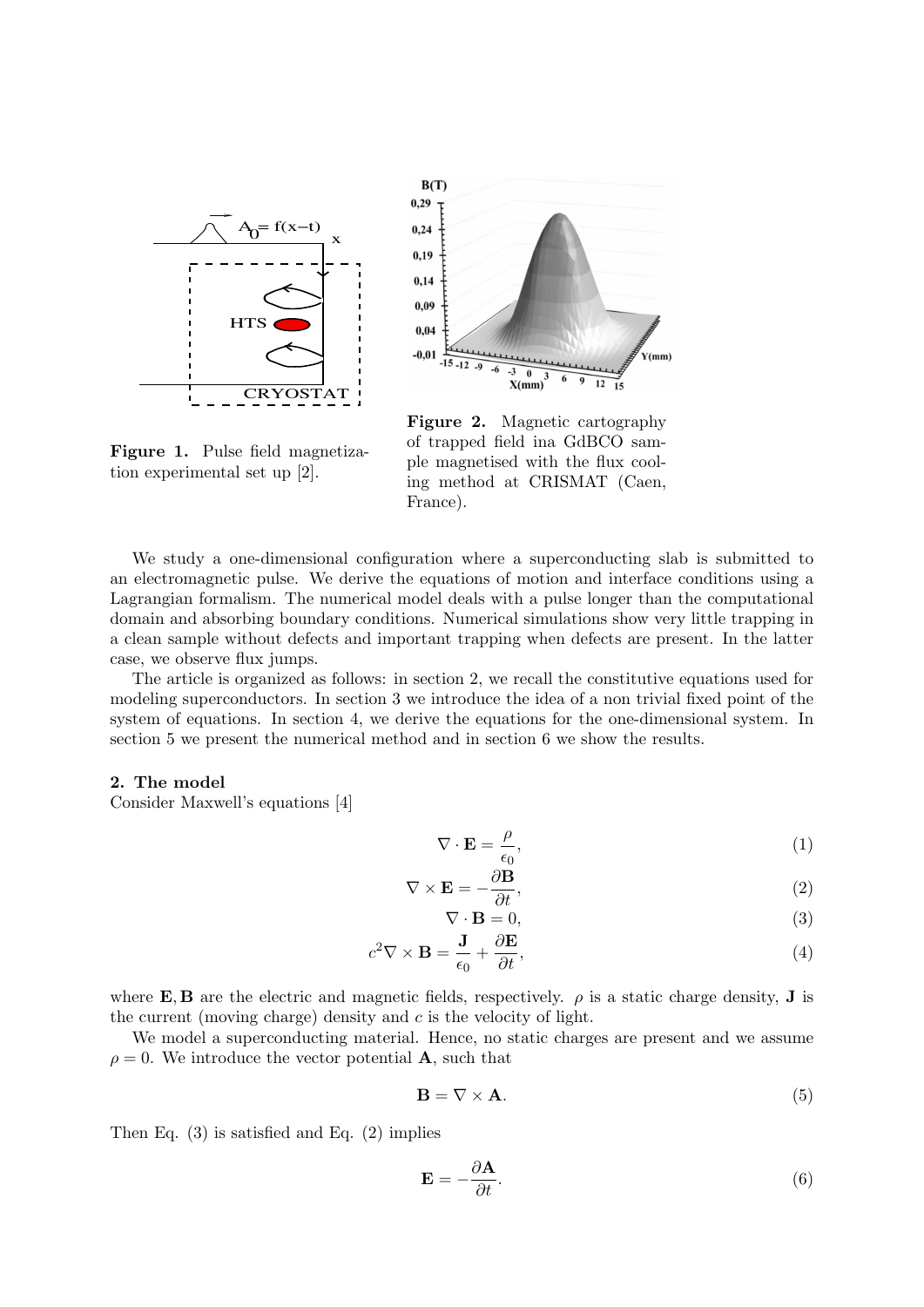We also use the London gauge

$$
\nabla \cdot \mathbf{A} = 0. \tag{7}
$$

Then, the last Maxwell equation (4) can be written as

$$
\frac{\partial^2 \mathbf{A}}{\partial t^2} - c^2 \Delta \mathbf{A} = \frac{\mathbf{J}}{\epsilon_0}.
$$
 (8)

The main problem in this approach is to find an expression for J. A first choice is the London approximation [5]:

$$
\mathbf{J} = -\frac{\epsilon_0 c^2}{\lambda^2} \mathbf{A},\tag{9}
$$

where  $\lambda$  is the London characteristic length. Another expression, frequently used for large fields is a power law [6]

$$
E = J^n,\tag{10}
$$

where  $E$  is the amplitude of **E**. This can be refined to obtain the Bean-Kim model [7]:

$$
\mathbf{J} = \mathbf{J}_0 \frac{B}{B + B_0} \tanh(\frac{E}{E_c}),\tag{11}
$$

where B is the magnitude of **B** and  $J_0$ ,  $B_0$ ,  $E_c$  are constants.

#### 3. Existence of a non trivial fixed point

Experiments on magnetic flux jumps [2] report that there is a threshold of the applied magnetic field above which the sample switches from a transient to a permanent magnetization. In [2], the trapped field is presented as a function of the radius, for different applied fields B from 1.44 T to 2.69 T, and shows a clear jump for  $B > 1.57$  T. The trapped field thus produced is observed to remain stable for very long times, much longer than the duration of the initial pulse. This indicates that the system switches from one type of state close to zero to another non-nul state. Dynamically, this means that there should exists a non trivial fixed point in the coupled equations  $(8)(.9)$  or  $(8)(.11)$ .

Equations  $(8)$  and  $(9)$ , or  $(8)$  and  $(11)$ , do not support non trivial fixed points. This is straightforward to obtain for  $(9)$ . For  $(11)$ , we rewrite the system  $(8),(11)$  using  $(5)$  and  $(7)$ 

$$
\frac{\partial \mathbf{A}}{\partial t} = \mathbf{C},\tag{12}
$$

$$
\frac{\partial \mathbf{C}}{\partial t} = c^2 \Delta \mathbf{A} - \frac{1}{\epsilon_0} \mathbf{J}_0 \frac{B}{B + B_0} \tanh(\frac{\|\frac{\partial \mathbf{A}}{\partial t}\|}{E_c}),\tag{13}
$$

where C is an auxiliary vector. Assume all quantities are scalars. When searching a fixed point, we assume  $\frac{\partial A}{\partial t} = \frac{\partial C}{\partial t} = 0$  and find that the only existing solution is  $A = 0$ .

The conclusion of this simple analysis is that the constitutive equations  $(9),(10),(11)$  do not explain why a trapped field remains after the passage of the pulse. To address this issue, we start from first principles and use the full Ginzburg-Landau functional to describe the superconductor.

#### 4. The Maxwell-Ginzburg-Landau model

As assumed above, the electromagnetic component of the problem is described by the vector potential. The superconductivity is represented by the complex order parameter  $\psi$ . The Ginzburg-Landau free energy in SI units can be written as [8]

$$
F(\mathbf{A}, \psi) = -\alpha |\psi|^2 + \frac{\beta}{2} |\psi|^4 + \frac{1}{4m} |(i\hbar \nabla + 2e\mathbf{A})\psi|^2,
$$
\n(14)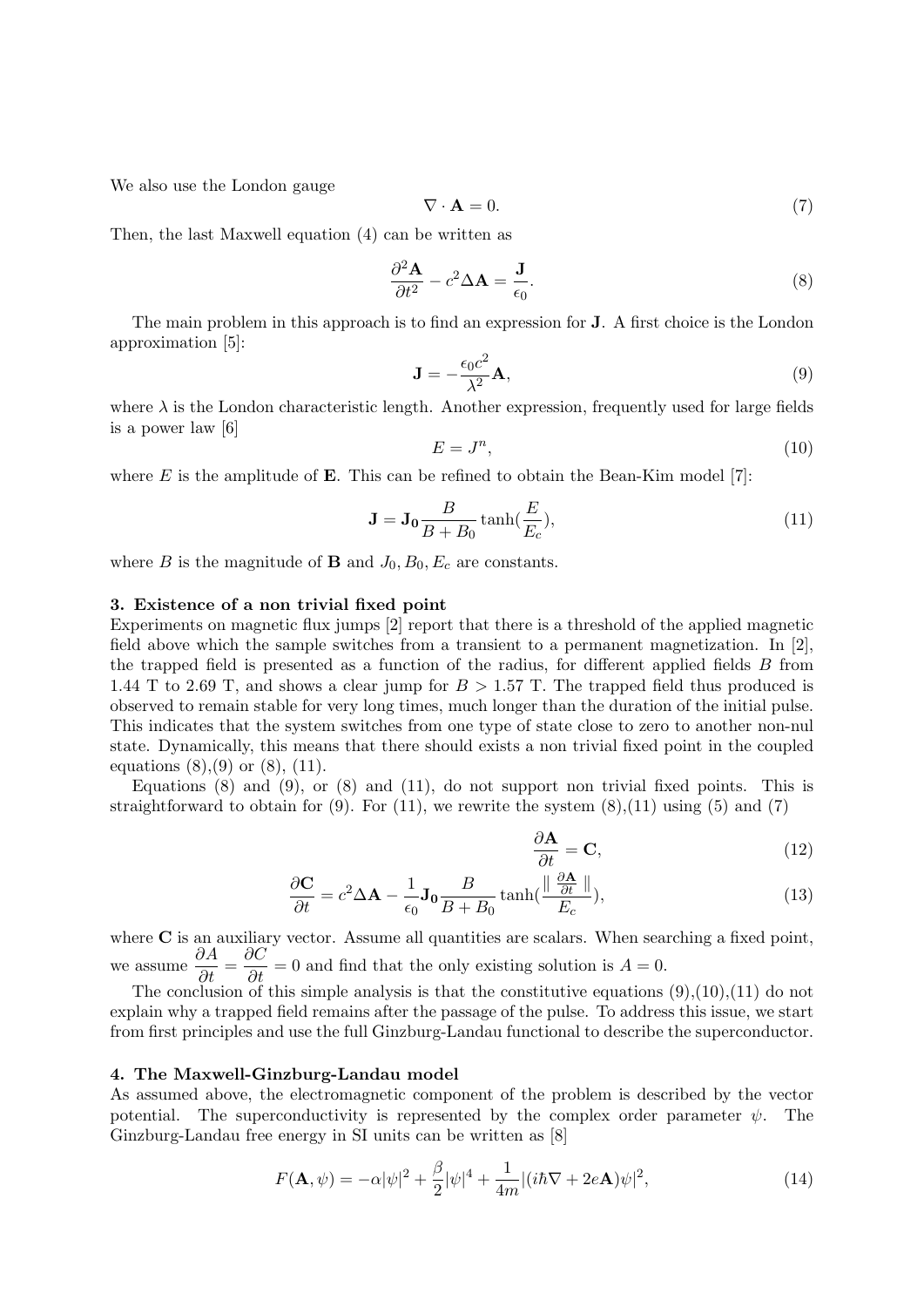where m is the electron mass and e is the electron charge. The  $\alpha$  coefficient is usually taken as  $\alpha_0(T - T_c)$  where  $\alpha_0 > 0$ ; here we assume  $T < T_c$  so we use  $-\alpha$ .

Most studies of time dependent superconductivity assume that the system relaxes to an equilibrium. The dynamics is typically of gradient type. The effect we are describing takes the system out of equilibrium, hence we need a relativistic extension of the theory of superconductivity. This is provided by the Abelian Higgs model [9].

For simplicity, we start with a one-dimensional formulation of the problem. In the spirit of the study [10], we write a Lagrangian for Maxwell's equations for the single component A of the vector potential and the Ginzburg-Landau potential

$$
\mathcal{L}(A, \frac{\partial A}{\partial t}, \frac{\partial A}{\partial x}, \psi, \frac{\partial \psi}{\partial t}, \frac{\partial \psi}{\partial x}) = \frac{1}{2\mu_0 c^2} \left(\frac{\partial A}{\partial t}\right)^2 - \frac{1}{2\mu_0} \left(\frac{\partial A}{\partial x}\right)^2 + I(x) \left[\alpha |\psi|^2 - \frac{\beta}{2} |\psi|^4 + \frac{\hbar^2}{4mc^2} \left|\frac{\partial \psi}{\partial t}\right|^2 - \frac{1}{4m} |(i\hbar \nabla + 2eA)\psi|^2\right],
$$
\n(15)

where  $I(x)$  is the indicator function of the superconductor. We introduced a time dependence of  $\psi$  following the Abelian Higgs model [9]. We use the subscripts  $_{t,x}$  to indicate partial derivatives. The  $\frac{\partial \psi}{\partial t}$  term corresponds to a relativistic generalization of the Ginzburg-Landau theory of superconductors. It describes a fast and out of equilibrium rearrangement of the order parameter.

We introduce the characteristic lengths  $\xi$ ,  $\lambda$  and their ratio  $\kappa$ 

$$
\xi^2 = \frac{\hbar^2}{4m\alpha}, \quad \lambda^2 = \frac{m\beta}{2e^2\mu_0\alpha}, \quad \kappa = \frac{\lambda}{\xi}.
$$
 (16)

Following [11] we normalize the main variables as

$$
x = \lambda x', \quad t = \frac{\lambda}{c}t', \quad \psi = \sqrt{\frac{\alpha}{\beta}}\psi', \quad A = \frac{\hbar}{2e\xi}A'.
$$
 (17)

Plugging these expressions into the Lagrangian  $\mathcal{L}$ , we obtain

$$
\mathcal{L} = \left(\frac{\partial A}{\partial t}\right)^2 - \left(\frac{\partial A}{\partial x}\right)^2 + I(x)\left[\frac{1}{\kappa^2} \left|\frac{\partial \psi}{\partial t}\right|^2 - \frac{1}{\kappa^2} \left|\frac{\partial \psi}{\partial x}\right|^2 + i\frac{1}{\kappa}A\left(\psi\frac{\partial \psi^*}{\partial x} - \psi^*\frac{\partial \psi}{\partial x}\right) + |\psi|^2(1 - A^2) - \frac{1}{2}|\psi|^4\right].
$$
\n(18)

The Euler-Lagrange equations yield the final system including the coupling conditions at interfaces  $x = \pm L$  (see details in Appendix A)

$$
\frac{\partial^2 A}{\partial t^2} - \frac{\partial^2 A}{\partial x^2} = I(x) \left[ i \frac{1}{2\kappa} \left( \psi \frac{\partial \psi^*}{\partial x} - \psi^* \frac{\partial \psi}{\partial x} \right) - A |\psi|^2 \right],\tag{19}
$$

$$
\frac{\partial^2 \psi}{\partial t^2} - \frac{\partial^2 \psi}{\partial x^2} = -i\kappa \left( \frac{\partial A}{\partial x} \psi + 2A \frac{\partial \psi}{\partial x} \right) + \kappa^2 \psi (1 - |\psi|^2 - A^2) = 0, \quad x \in [-L, L],\tag{20}
$$

$$
-iA\psi + \frac{1}{\kappa} \frac{\partial \psi}{\partial x} = 0, \quad x = \pm L.
$$
\n(21)

Note that the scale of variation of  $\psi$  is  $1/\kappa$ . For large values of  $\kappa$  giant vortex states are expected [12].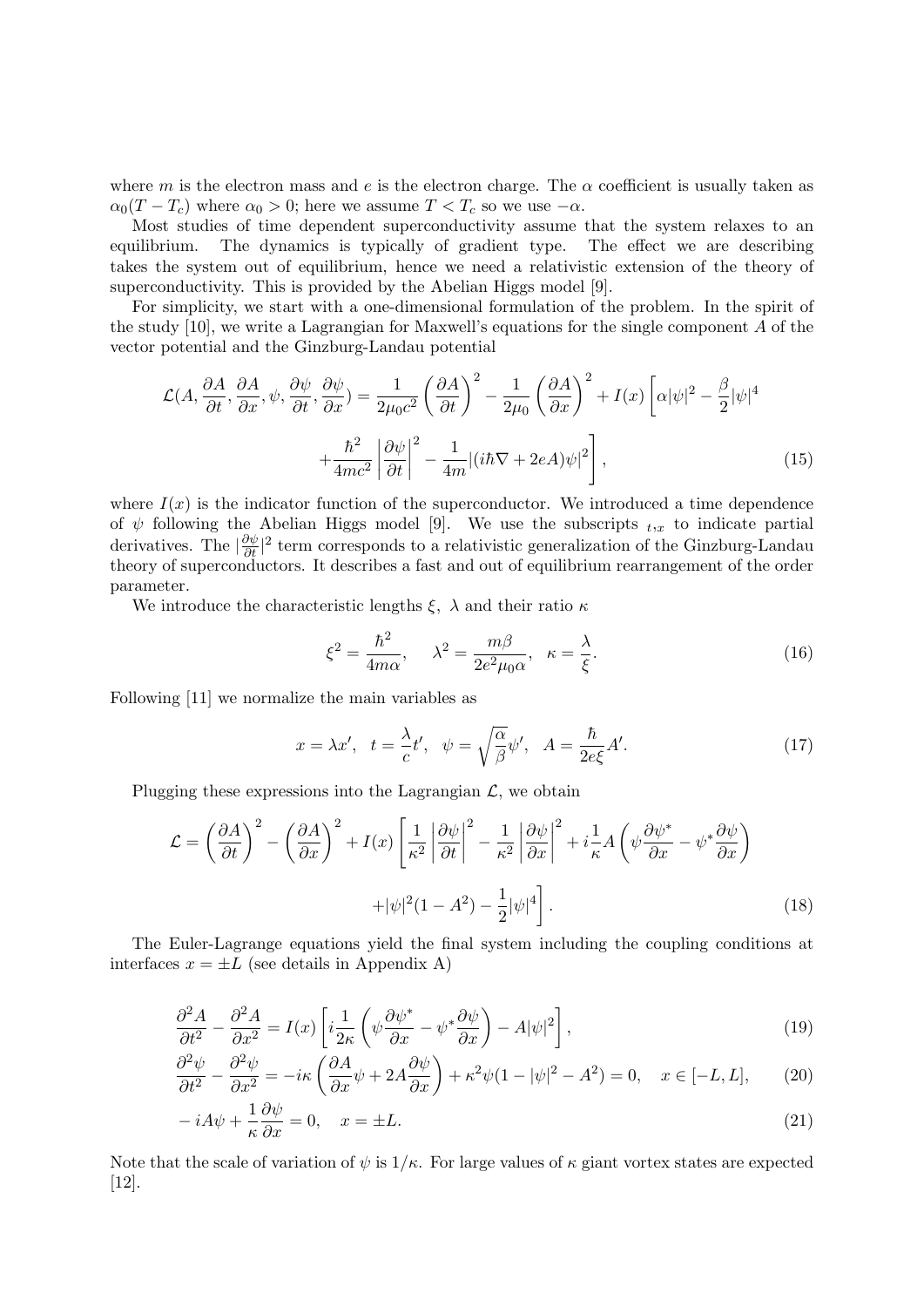#### 5. Numerical model

Partial differential equations (19),(20) were solved using an ODE solver for the time advancement and finite differences for the space discretization.

We study how an electromagnetic pulse scatters off a superconducting layer. It is therefore important to prevent any out-going wave to bounce off the edge of the computational domain and interact again with the layer. To prevent this effect, we use absorbing boundary conditions  $rac{\partial A}{\partial t} = -\frac{\partial A}{\partial x},$  $\frac{\partial A}{\partial t} = \frac{\partial A}{\partial x}$  at the left and right sides of the computational domain, respectively (see Fig. 3).



Figure 3. Schematics of the computational domain.

#### 5.1. Defects

To trap magnetic flux inside the superconductor, we also study the effect of including defects in the model. We speculate that in the superconductor without defects, as soon as the field recedes, the order parameter returns to its original value and cannot sustain any long term magnetization.

Defects can be geometrically modelled as a wedge placed at the surface of the superconducting sample [11]. This is adapted to a 2D modeling of the sample and such a geometrical defect favors the penetration of vortices inside the sample. Another type of defect is a material inhomogeneity where the superconductivity breaks down at specific locations inside the slab. In practice, this can be obtained by bombarding the sample with heavy ions [2]. Our one-dimensional model then incorporates a function  $s(x)$  in the  $\alpha$  term of the free energy (14). This term varies from 1 (superconducting) to -1 (non superconducting), as in [13].

The precise form of the defect is

$$
s(x) = \sum_{i=1}^{n_d} H(x - ix_d),
$$
\n(22)

where H is the square function  $H(\xi) = -1$  if  $\xi \in [-\frac{w_d}{2}, \frac{w_d}{2}]$ ,  $H(\xi) = 1$  otherwise.

The equations including this type of defect are

$$
\frac{\partial^2 A}{\partial t^2} - \frac{\partial^2 A}{\partial x^2} = I(x) \left[ i \frac{1}{2\kappa} \left( \psi \frac{\partial \psi^*}{\partial x} - \psi^* \frac{\partial \psi}{\partial x} \right) - A |\psi|^2 \right],\tag{23}
$$

$$
\frac{\partial^2 \psi}{\partial t^2} - \frac{\partial^2 \psi}{\partial x^2} = -i\kappa \left( \frac{\partial A}{\partial x} \psi + 2A \frac{\partial \psi}{\partial x} \right) + \kappa^2 \psi \left( s(x) - |\psi|^2 - A^2 \right),\tag{24}
$$

$$
-iA\psi + \frac{1}{\kappa} \frac{\partial \psi}{\partial x} = 0, \quad x = \pm L. \tag{25}
$$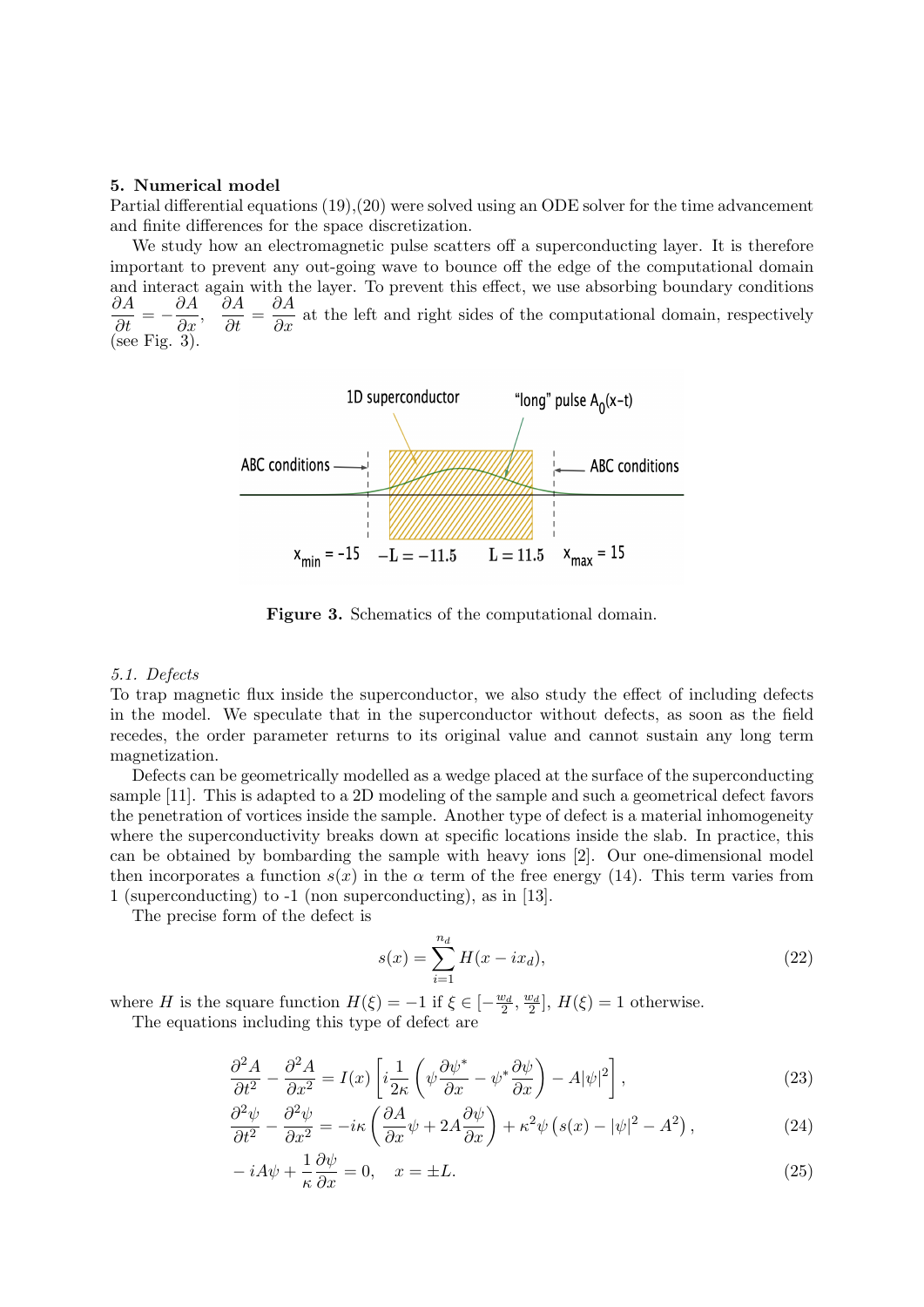To model a pulse  $A_0$  longer than the computational domain, we use the following transformation:

$$
A = A' + A_0(x - t),
$$
\n(26)

where  $A_0(x) = a_0 \exp(-\frac{x^2}{2x})$  $\frac{2w}{2w_0}$ . Since  $A_0(x-t)$  satisfies the wave equation with speed  $c=1$ , Eqs.  $(23)$  and  $(24)$  become

$$
\frac{\partial^2 A'}{\partial t^2} - \frac{\partial^2 A'}{\partial x^2} = I(x) \left[ i \frac{1}{2\kappa} \left( \psi \frac{\partial \psi^*}{\partial x} - \psi^* \frac{\partial \psi}{\partial x} \right) - (A' + A_0) |\psi|^2 \right],\tag{27}
$$

$$
\frac{\partial^2 \psi}{\partial t^2} - \frac{\partial^2 \psi}{\partial x^2} = -i\kappa \left( \frac{\partial A'}{\partial x} \psi + 2(A' + A_0) \frac{\partial \psi}{\partial x} \right) + \kappa^2 \psi \left( s(x) - |\psi|^2 - (A' + A_0)^2 \right),\tag{28}
$$

$$
-i(A' + A_0)\psi + \frac{1}{\kappa}\frac{\partial\psi}{\partial x} = 0, \quad x = \pm L.
$$
\n(29)

#### 6. Numerical results

In all the runs presented in this section, the computational domain is [−15, 15] and the superconductor extent is [−11.5, 11.5]. The time step is  $dt = 10^{-3}$  and the space step  $dx = 7.69 \, 10^{-3}$ . Most runs were performed with pulses hitting the slab from both directions. The typical pulse position and width are  $x_0 = -200$  and  $w = 50$ , respectively.

#### 6.1. Modulus and phase

A preliminary analysis of equations could be useful to understand numerical results. To this purpose we write the equations using modulus and phase of  $\psi$ :

$$
\psi = \rho e^{i\theta}.\tag{30}
$$

Then Eqs.  $(19)-(20)$  become

$$
\frac{\partial^2 A}{\partial t^2} - \frac{\partial^2 A}{\partial x^2} = I(x)\rho^2 \left(\frac{1}{\kappa} \frac{\partial \theta}{\partial x} - A\right),\tag{31}
$$

$$
\frac{\partial^2 \rho}{\partial t^2} - \frac{\partial^2 \rho}{\partial x^2} = \rho \left( \left( \frac{\partial \theta}{\partial t} \right)^2 - \left( \frac{\partial \theta}{\partial x} \right)^2 \right) + 2\kappa A \rho \frac{\partial \theta}{\partial x} + \kappa^2 \rho (1 - \rho^2 - A^2),\tag{32}
$$

$$
\frac{\partial^2 \theta}{\partial t^2} - \frac{\partial^2 \theta}{\partial x^2} = \frac{2}{\rho} \left( \frac{\partial \theta}{\partial x} \frac{\partial \rho}{\partial x} - \frac{\partial \theta}{\partial t} \frac{\partial \rho}{\partial t} \right) - \kappa \frac{\partial A}{\partial x} - 2\kappa A \frac{1}{\rho} \frac{\partial \rho}{\partial x}.
$$
(33)

The interface condition at  $x = \pm L$  is

$$
\frac{\partial \rho}{\partial x} = 0, \quad \frac{\partial \theta}{\partial x} = \kappa A. \tag{34}
$$

When analysing the system (31), (32), (33) we notice that a first approximation of the trapped field is  $\frac{\partial \theta}{\partial x} = \kappa A \neq 0$ . The corresponding full solution is

$$
A = A_{\infty}, \quad \rho = 1, \quad \frac{\partial \theta}{\partial x} = \kappa A_{\infty}.
$$
\n(35)

#### 6.2. Effect of amplitude  $a_0$

Figure 4 shows the time evolution of the averaged A inside the superconducting strip for  $a_0 = 0.2, 1, 3$  and 10. One notes that the trapped A is very small for large amplitudes,  $a_0 = 3.$ 

Therefore to trap A we need defects that will lock the phase.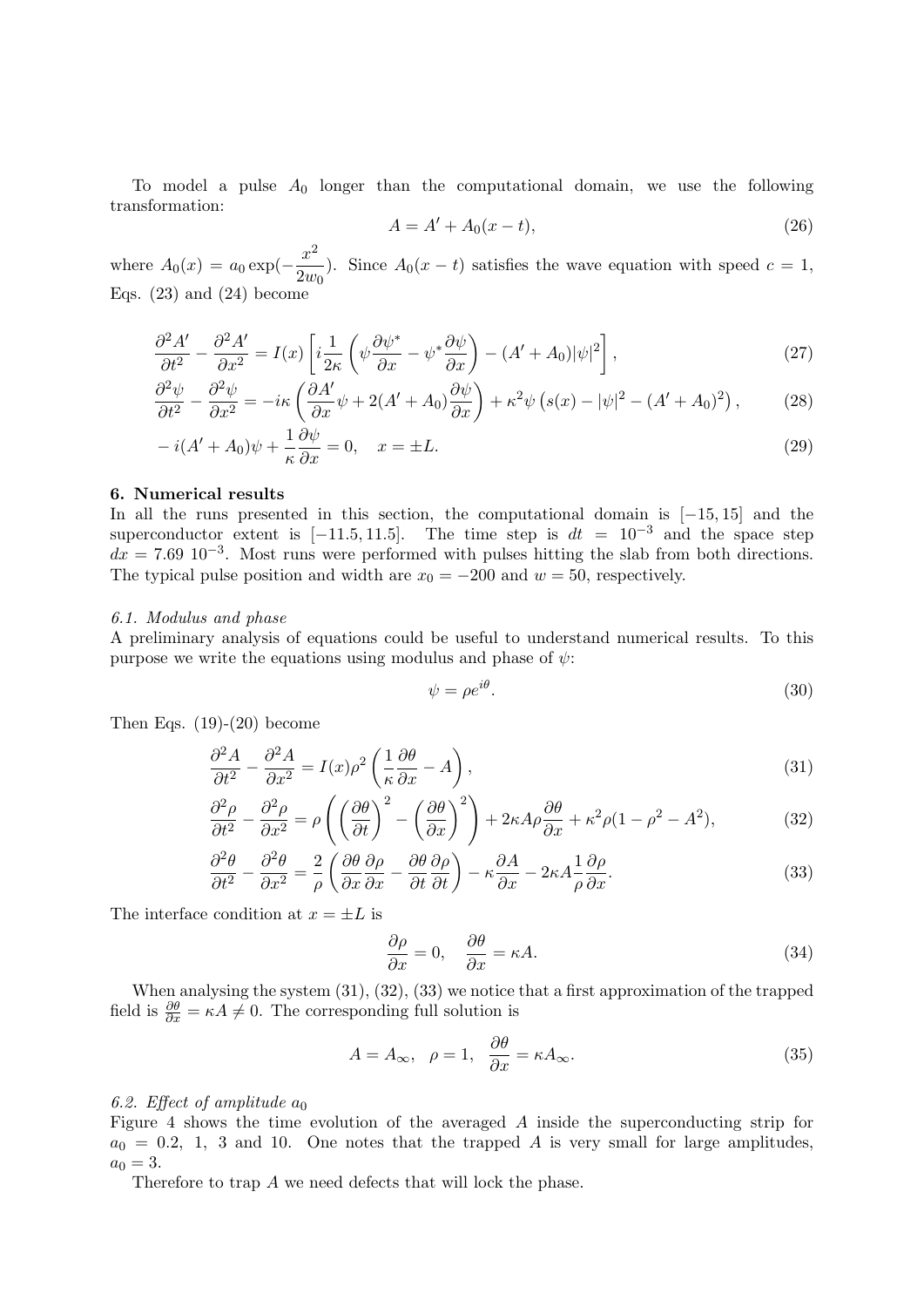

Figure 4. Time evolution of the averaged A inside the superconducting strip for four amplitudes of the applied pulse:  $a_0 = 0.2, 1, 3$  and 10.

#### 6.3. Influence of defects

Figure 5 shows snapshots of the modulus and phase of  $\psi(x, t)$  for  $t = 4416, 4608$  and 4800 for an incident pulse of amplitude  $a_0 = 0.2$ , with defects spaced by 0.05 and without defects. The left panel shows the modulus of the order parameter  $\rho(x, t)$  for both cases.



**Figure 5.** Snapshots of the modulus  $\rho(x, t)$  (left panel) and the phase  $\theta(x, t)$  (right panel) for  $t = 4416, 4608$  and 4800. The incident pulse has amplitude  $a_0 = 0.2$ .

Note that without defects  $\rho$  equals one (continuous line, blue online) and does not evolve. Similarly, the phase  $\theta$  remains flat at 0.

Figure 6 shows the importance of defects to obtain a non-zero vector potential.

#### 6.4. Influence of defect spacing

Figure 7 shows the influence of the density of defects on the modulus of the order parameter. More precisely, the average of  $|\psi|$  both on space range  $[-L, L]$  and time range [0,40000] is a decreasing function of the density of defects. We defined this density as the ratio between the number of nodes where  $s(x) = -1$  and the ones where  $s(x) = +1$ .

In Fig. 8 the phase gradient and trapped A are approximately  $3 \cdot 10^{-3}$  for  $x_d = 0.05$ , while they raise to values around 1.8 for  $x_d = 0.01$ . Moreover,  $\frac{\partial \theta}{\partial x}$  is negative for  $x_d = 0.05$  and positive for  $x_d = 0.01$ . In addition  $\rho(x, t)$  for  $x_d = 0.01$  becomes rather small and seems to oscillate periodically.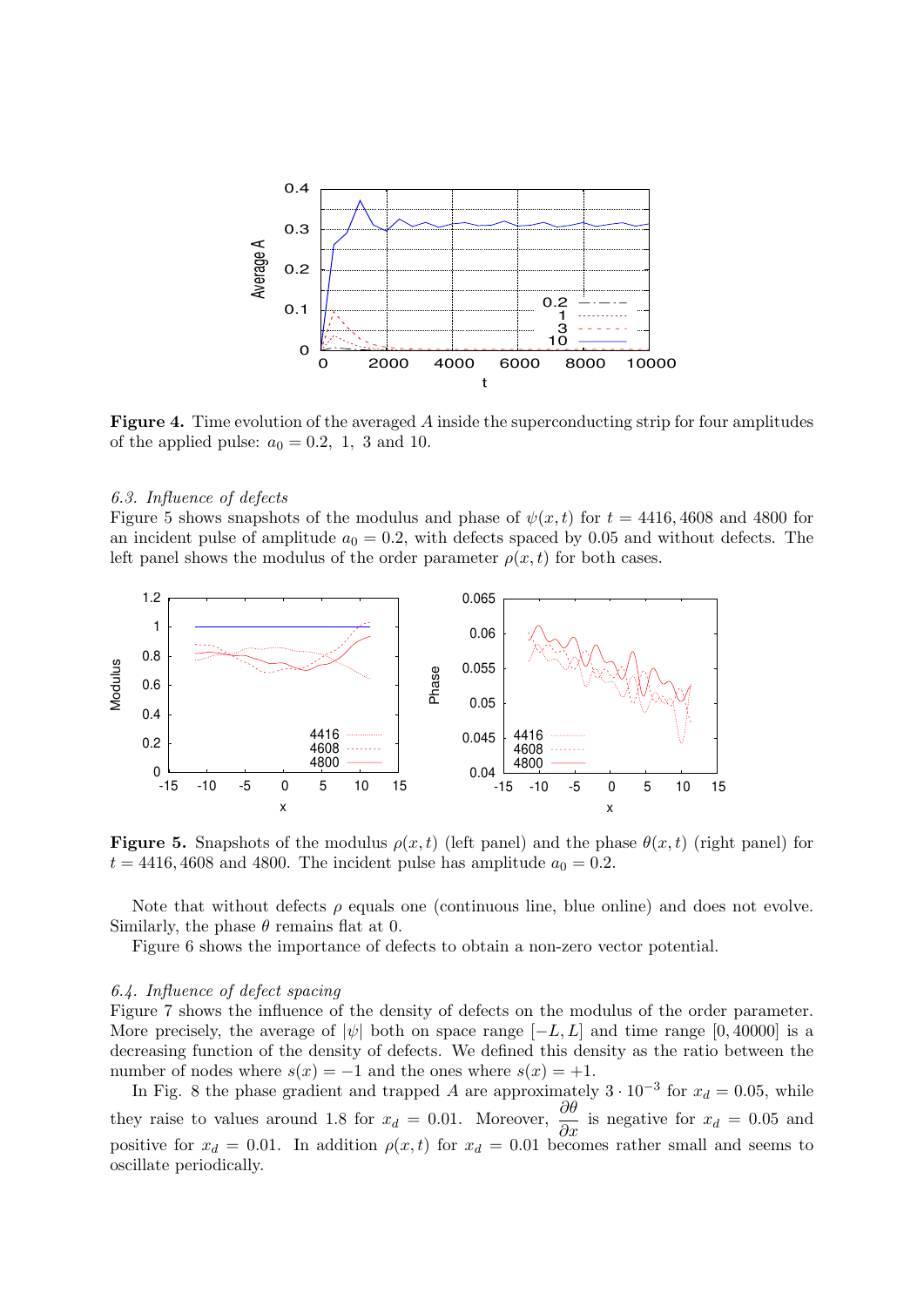

**Figure 6.** Time evolution of the averaged A (left) and the phase  $\theta$  (right) considering the presence or the absence of defects.



**Figure 7.** Space and time average of  $|\psi|$  as a function of the density of defects  $(\%)$ .

#### 7. Conclusion

We presented a one-dimensional model describing the interaction of an electromagnetic pulse with a superconducting slab; it is based on the Abelian Higgs model. The novelty of this approach is to introduce second time derivatives in the equations for both vector potential and order parameter. The main features of our numerical method are the use of absorbing boundary conditions and an applied pulse whose support is longer than the computational domain.

The equations of motion and boundary conditions are derived from a Lagrangian via Euler-Lagrange equations. Numerical results indicate that the absence of defect leads to a vector potential close to zero. Moreover, the space and time average of the modulus of the order parameter is a decreasing function of the density of defects: this is consistent with the fact that defects reduce superconductivity by pinning vortices and, as a consequence, lower the modulus of the order parameter.

In conclusion, using this one-dimensional model, we retrieve the usual behaviour of superconductors. Future work will consider 2D configurations.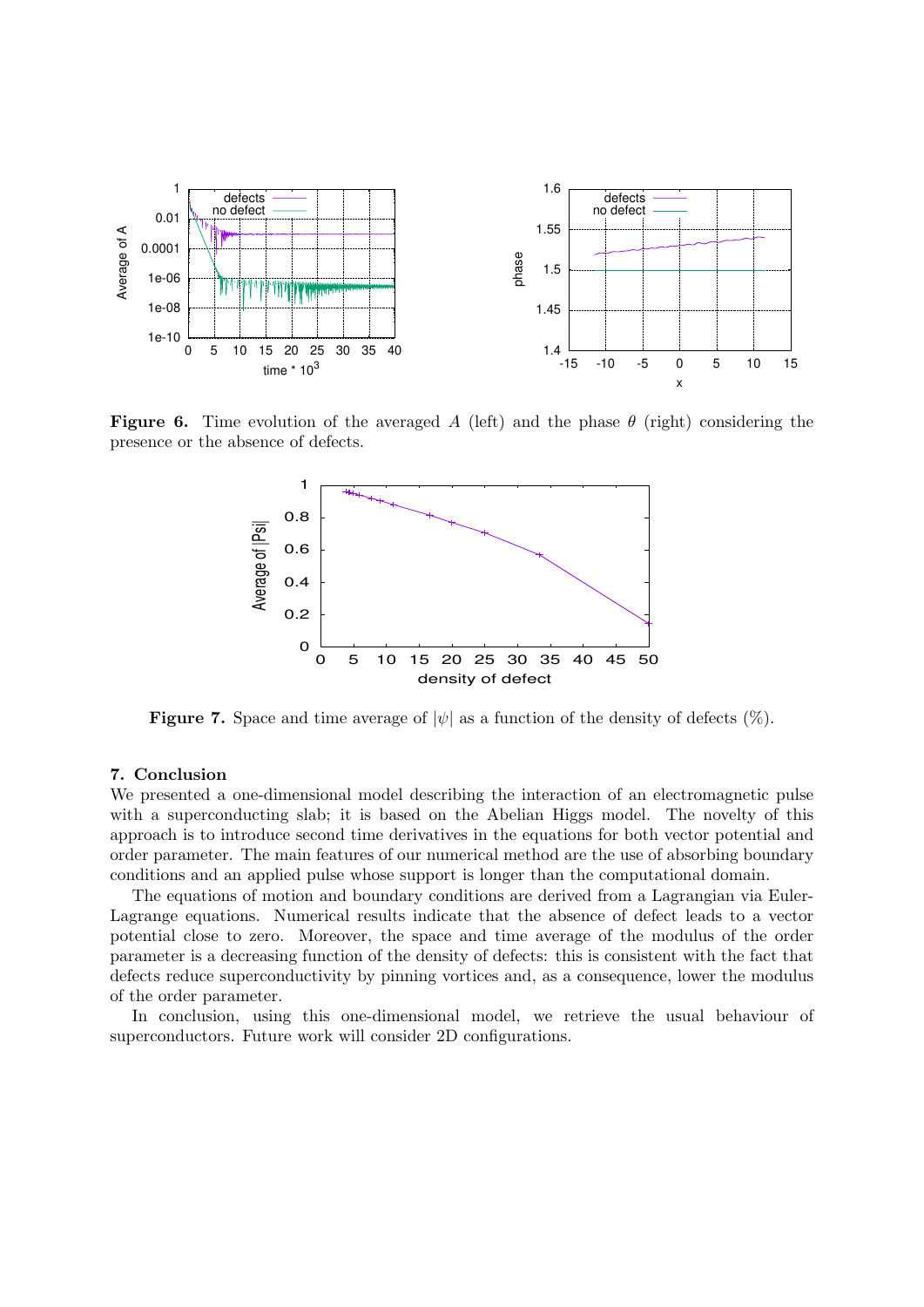

**Figure 8.** Snapshots of the phase  $\theta(x,t)$  (top), modulus  $\rho(x,t)$  (middle) and  $A(x,t)$  (bottom) for  $t = 7680, 8640$  and 9600 for a defect spacing  $x_d = 0.05$  (left panels) and 0.01 (right panels). The incident pulse has an amplitude  $a_0 = 3$  and the defect spacing is  $w_d = 10^{-3}$ .

#### Acknowledgments

The present work was performed using computing resources of CRIANN (Normandy, France). The authors thank Nikos Flytzanis, Michikazu Kobayashi and Mads Peter Soerensen for useful comments. They also thank Pierre Bernstein and Jacques Noudem for sharing their experimental results.